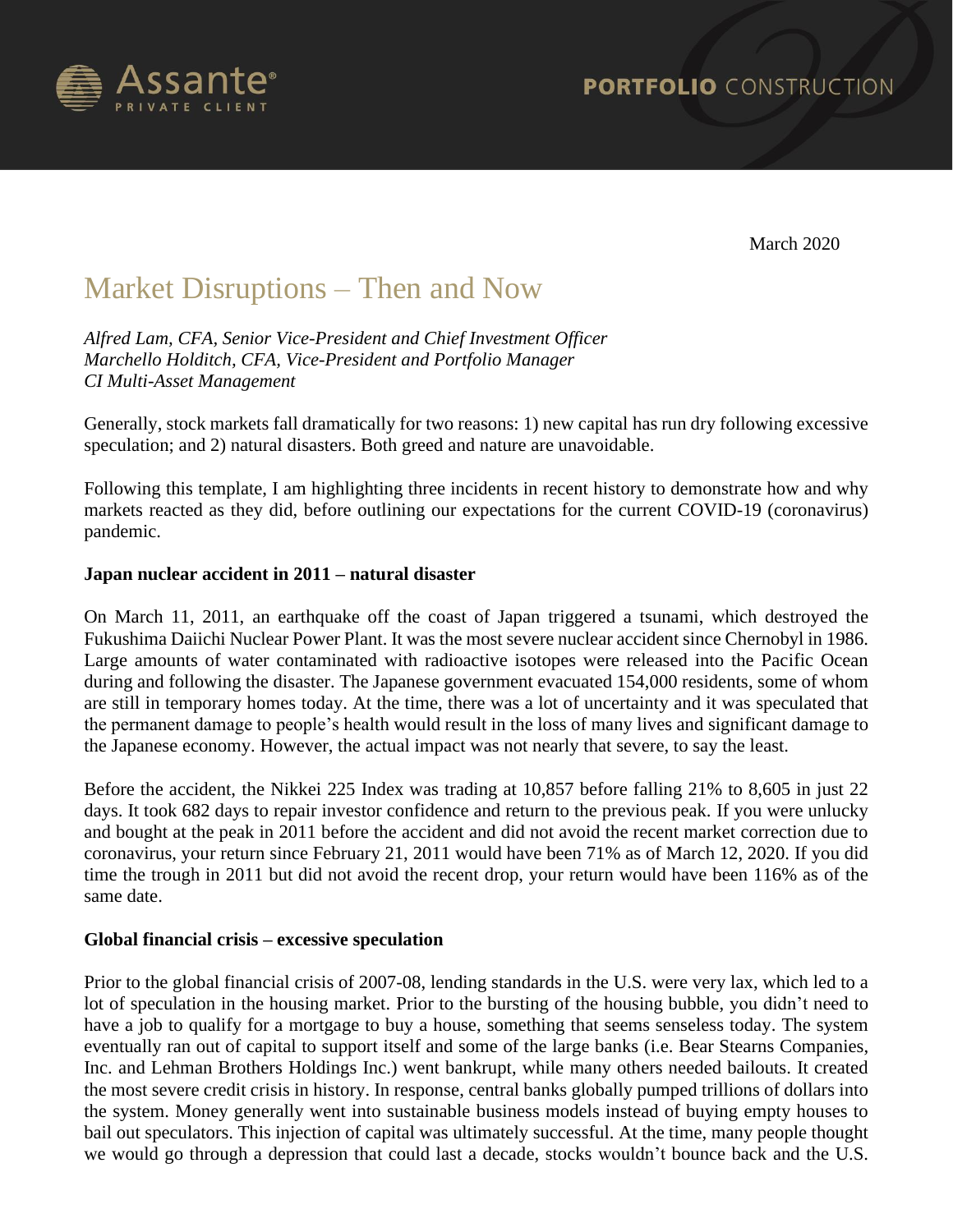

would lose its status as the largest economy in the world. The reality, of course, was quite different, and U.S. unemployment is at its lowest rate ever.

Before the turmoil, the primary U.S. stock market index, the S&P 500, peaked at 1,426. It then fell 53% to 677 in 294 days and took 1,277 days to return to the previous peak. Those who bought at the peak on May 19, 2008 and did not avoid the recent market correction due to the coronavirus, would have had a return of 74% as of March 12, 2020. If you timed the trough in 2009, but did not avoid the recent pullback, your return would be 267% as of the same date.

# **Tech bubble – excessive speculation**

Similar to what happened in 2007-08, the tech bubble burst due to excessive speculation when new capital ran out. Unlike the global financial crisis, central banks did not offer bailouts. If central banks had bailed out the speculators, businesses with little to no value would have continued to trade at a premium, and speculative activity would have continued. It took the sector a long time to re-invent itself and replace companies with no assets with stronger and more profitable franchises. The Nasdaq Composite Index peaked in 2000 and it took 15 years to return to the previous level. This scenario was a true bubble.

## **The current situation – coronavirus**

Every incident is unique. Coronavirus is a serious natural disaster because it is unknown and unfamiliar. Its severity has created supply chain disruptions and reductions in consumption around the globe. Due to the large degree of uncertainty, the stock market drawdown is unusually large and took only a few days, similar to what happened with Japan's Nikkei 225 Index in 2011. Investors should remember that 1) the value of a company is in its future earnings on a "going-concern basis," meaning it is not based on one quarter or even a year. The value should not change much due to coronavirus, but share prices have, falling mainly due to the lack of liquidity – few investors are willing to place the first bid. 2) Before coronavirus, global economies were on a solid path for growth supported by low interest rates and low unemployment rates.

What happened is that the world quickly ran out of confidence and effectively ran out of new capital. In reality, capital is abundant, but a lack of confidence has blocked commitment. Fortunately, as with previous scenarios, when investors are unwilling to commit capital, central banks and governments can step in. The U.S. Federal Reserve, European Central Bank, Bank of Japan and Bank of England are injecting hundreds of billions of dollars into the economy, with the promise of more if needed; the limit being "whatever it takes."

I am not a doctor or a scientist and cannot comment on the virus itself. I do know there are many people working towards a vaccine, every country is working to contain the virus and people are on alert to avoid infection. In the meantime, central banks are calming emotions by injecting capital into the economy. To put your money in a savings account in a zero-interest rate world will give you returns close to zero. It is very hard to imagine stock markets or our portfolios not outperforming zero and if history is any guide, outperformance could be significant. Considering how quickly markets have fallen, we would not be surprised if there is a quick recovery with a strong rebound given 1) the strong economic fundamentals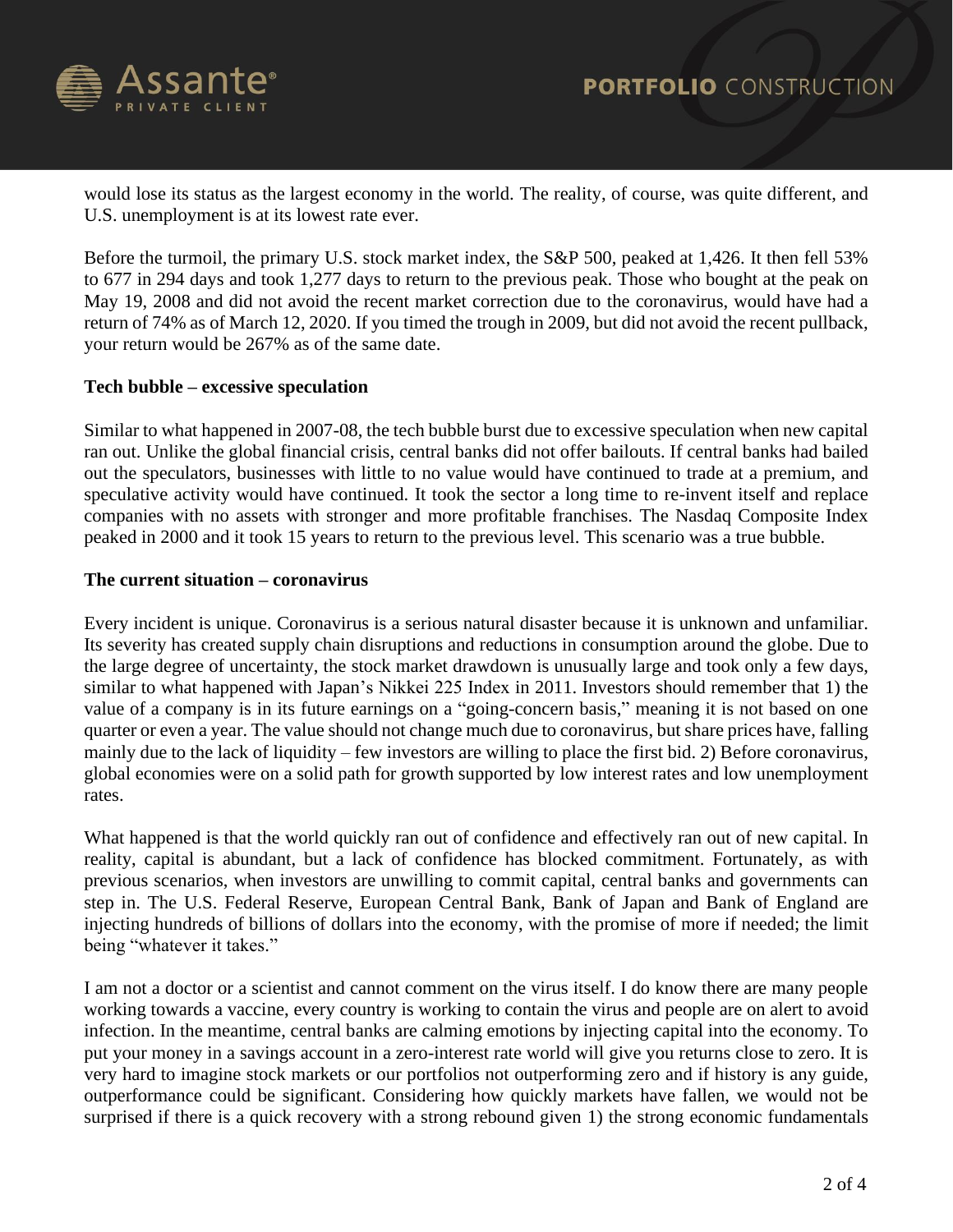

entering this event; 2) there is over \$3 trillion in cash funds in the U.S. alone; and 3) governments and central banks are being aggressive in their stimulus.

|                              | Japan nuclear accident |              | Global financial crisis |                  | Tech bubble     |        |
|------------------------------|------------------------|--------------|-------------------------|------------------|-----------------|--------|
|                              | Date                   | Nikkei Index | Date                    | S&P 500<br>Index | Date            | Nasdaq |
| Peak before the<br>incident  | $21$ -Feb- $11$        | 10,857       | $19-May-08$             | 1,426            | $10-Mar-00$     | 5,049  |
| Trough after the<br>incident | 15-Mar-11              | 8,605        | $09-Mar-09$             | 677              | $08$ -Oct- $02$ | 1,129  |
| Back to previous peak        | $25$ -Jan-13           | 10,926       | $06-Sep-12$             | 1,432            | $20$ -Mar-15    | 5,049  |
| March 12, 2020               | 12-Mar-20              | 18,560       | $12$ -Mar-20            | 2,480            | $12$ -Mar-20    | 7,201  |

*Source: Bloomberg Finance L.P as at March 13, 2020.*

|                                                  | Japan nuclear accident | Global financial crisis | Tech bubble |
|--------------------------------------------------|------------------------|-------------------------|-------------|
|                                                  | Nikkei Index           | S&P 500 Index           | Nasdaq      |
| Drawdown from the incident                       | $-21\%$                | $-53\%$                 | -78%        |
| How long it took to bottom (days)                | 22                     | 294                     | 942         |
| How long it took to recover (days)               | 682                    | 1,277                   | 4,546       |
| Return from previous peak on March 12,<br>2020   | 71%                    | 74%                     | 43%         |
| Return from previous trough on March<br>12, 2020 | 116%                   | 267%                    | 538%        |

*Source: Bloomberg Finance L.P as at March 13, 2020.*

Please look after your loved ones during this difficult time and let us look after your savings. As always, we will manage them diligently.

*Combined top 15 equity holdings as of February 29, 2020 of a representative balanced\* Private Client Managed Portfolio with alpha-style equity exposure:*

| AltaGas Ltd.                       | 6. ATCO Ltd.             | 11. Saputo Inc.             |
|------------------------------------|--------------------------|-----------------------------|
| 2. E-L Financial Corp. Ltd.        | 7. Power Financial Corp. | 12. Canadian Utilities Ltd. |
| 3. iA Financial Corporation        | 8. OpenText Corp.        | 13. Toronto-Dominion Bank   |
| 4. Enbridge Inc.                   | 9. Suncor Energy Inc.    | 14. Loblaw Companies Ltd.   |
| 5. Canadian Natural Resources Ltd. | 10. Microsoft Corp.      | 15. Bank of Nova Scotia     |
|                                    |                          |                             |

*Combined top 15 equity holdings as of February 29, 2020 of a representative balanced\* Private Client Managed Portfolio with value-style equity exposure:*

|    | Microsoft Corp.                                                                                                                      | S&P Global Inc.<br>6.                                                                                  | 11. Alphabet Inc.<br>12. Brookfield Infrastructure Partners                                                        |
|----|--------------------------------------------------------------------------------------------------------------------------------------|--------------------------------------------------------------------------------------------------------|--------------------------------------------------------------------------------------------------------------------|
| 2. | <b>Brookfield Asset Management</b><br>Inc.<br>3. Royal Bank of Canada<br><b>Toronto-Dominion Bank</b><br>5. United Health Group Inc. | Fisery, Inc.<br>Booking Holdings Inc.<br>8.<br>9. Telus Communications Inc.<br>10. Bank of Nova Scotia | L.P<br>13. Canadian Tire Corporation Ltd.<br>14. CGI Inc.<br>National Information<br>15. Fidelity<br>Services Inc. |